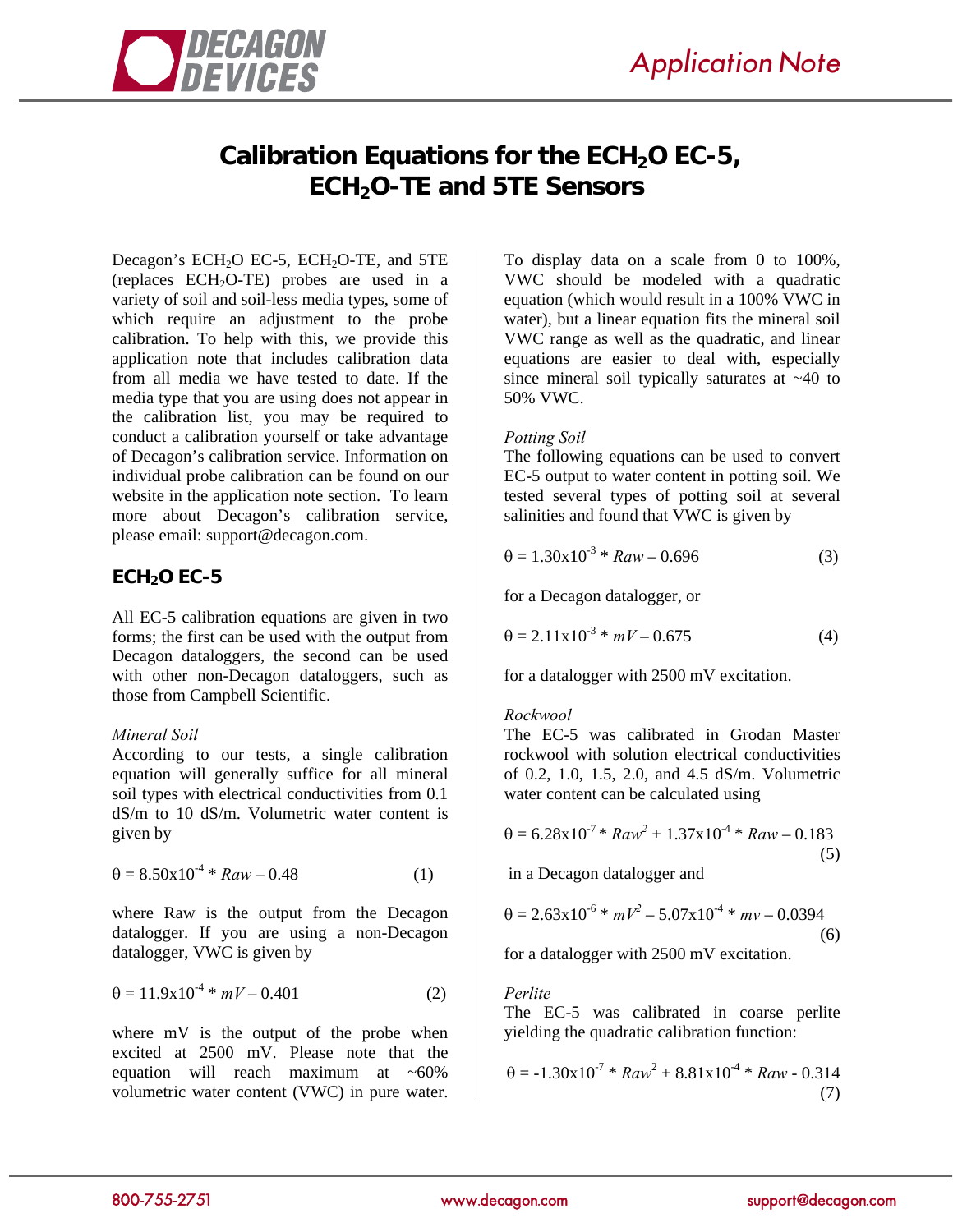

for Decagon dataloggers and

 $\theta = -2.36 \times 10^{-7} * mV^2 + 1.14 \times 10^{-3} * mV - 0.207$ 

(8)

for dataloggers using a 2500 mV excitation.

# **ECH2O-TE**

(Discontinued)

# *Mineral Soil*

 $ECH<sub>2</sub>O-TE$  probes output data in a digital form so there is only one output type ("Raw") regardless of datalogger. Like the EC-5, we found one calibration equation was adequate for all mineral soil types and salinities we tested (sand, sandy loam, silt loam, and clay; 0.1 to 7.3 dS/m).VWC is calculated using

$$
\theta = 10.9 \times 10^{-4} * Raw - 0.629 \tag{9}
$$

where Raw is the raw water content output from the ECH<sub>2</sub>O-TE.

# *Potting Soil*

Similar to the EC-5, we tested the  $ECH<sub>2</sub>O-TE$ in several types of potting soils with a range of solution electrical conductivities (3 to 14 dS/m). Volumetric water content in potting soil is calculated by

$$
\theta = 10.4 \times 10^{-4} * Raw - 0.499 \tag{10}
$$

# *Rockwool*

The  $ECH<sub>2</sub>O-TE$  was calibrated in Grodan rockwool at solution electrical conductivities of 0.01, 4.1, and 8.1 dS/m. The following quadratic equation relates VWC to raw data:

$$
\theta = 5.15 \times 10^{-7} * Raw^2 + 1.41 \times 10^{-4} * Raw - 0.160
$$
\n(11)

#### *Perlite*

The ECH<sub>2</sub>O-TE was calibrated in coarse perlite yielding the quadratic calibration function:

$$
\theta = -3.02 \times 10^{-7} * Raw^{2} + 1.22 \times 10^{-3} * Raw - 0.503
$$
\n(12)

# **5TE**

The 5TE sensor replaces the  $ECH<sub>2</sub>O-TE$  sensor. It has incorporated two major changes: First, the electrical conductivity is measured using two stainless steel screws instead of long, gold conductors; second, sensor output is given in a form of dielectric units instead of "Raw". These changes require completely different calibration equations for the sensor. However, like the ECH2O-TE, the calibration equations are the same for all dataloggers.

# *Dielectric units*

To obtain actual dielectric units  $(\epsilon_b)$ , 5TE serial output ("Serial") must be divided by 50 (i.e. Serial = 375,  $\varepsilon_b$  = 7.5).

#### *Mineral Soil*

To calculate mineral soil VWC from sensor output, the Topp et al. (1980) equation can be used:

$$
\theta \text{ (m}^3/\text{m}^3) = 4.3 \times 10^{-6} * \epsilon_b^3 - 5.5 \times 10^{-4} * \epsilon_b^2 + 2.92 \times 10^{-2} * \epsilon_b - 5.3 \times 10^{-2} \qquad (13)
$$

where  $\varepsilon_b$  is sensor output divided by 50 (*Serial*/50) or, to calculate VWC directly from the *Serial* output:

$$
\theta \text{ (m}^3/\text{m}^3) = 3.44 \times 10^{-11} \times \text{Serial }^3 - 2.20 \times 10^{-7} \times \text{Serial }^2 + 5.84 \times 10^{-4} \times \text{Serial } -5.3 \times 10^{-2} \quad (14)
$$

# *Soilless Media Calibrations*

Calibration equations for all soilless media were generating using laboratory methods outlined in our calibration application note (www.decagon.com/ag\_research/literature/app\_ notes.php). We understand that this is not an exhaustive list of soilless media. It would be cost prohibitive to create calibrations for every media type. For other soilless media calibrations, please take advantage of our calibration service by contacting support@decagon.com for pricing and instructions.